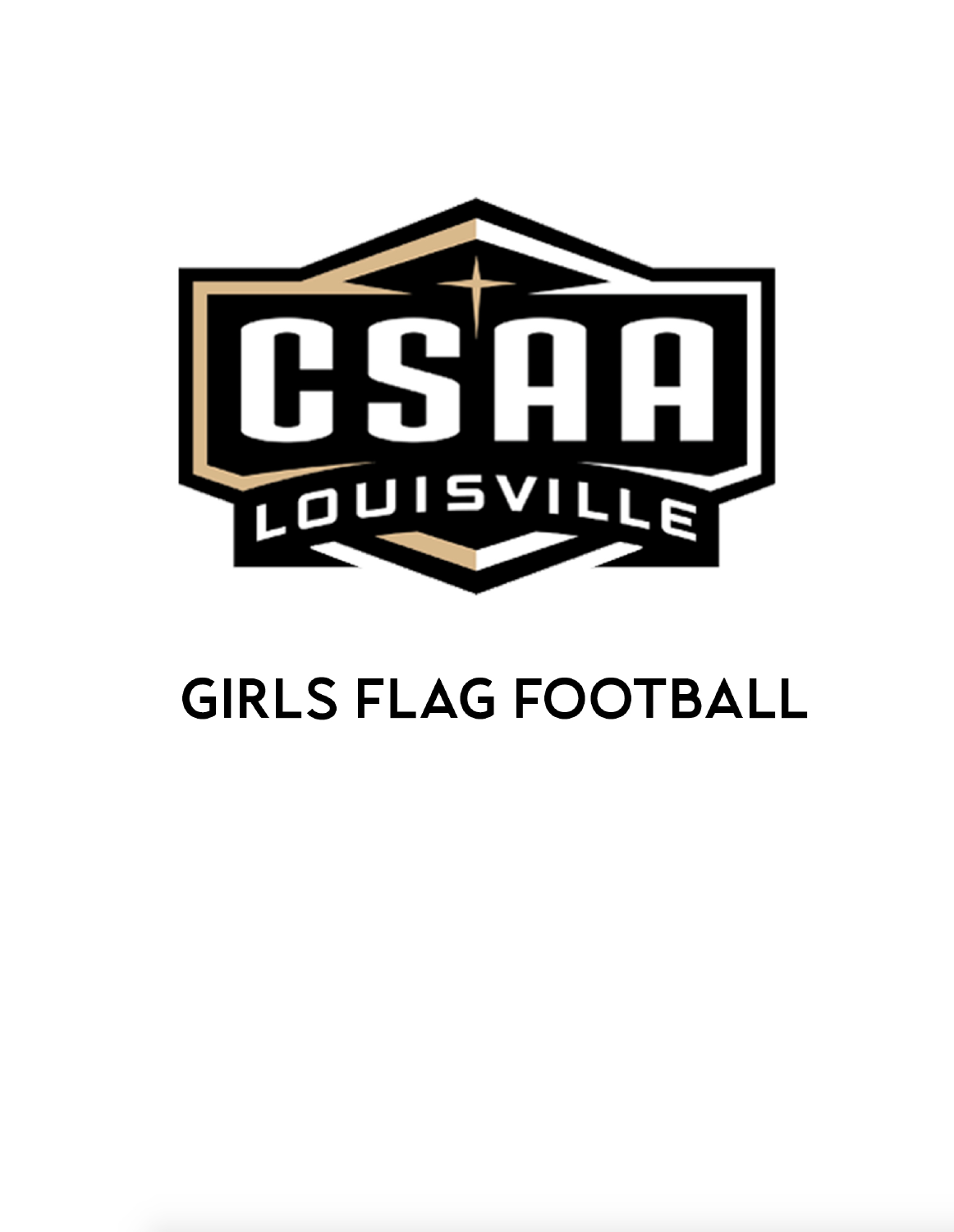## **TABLE OF CONTENTS**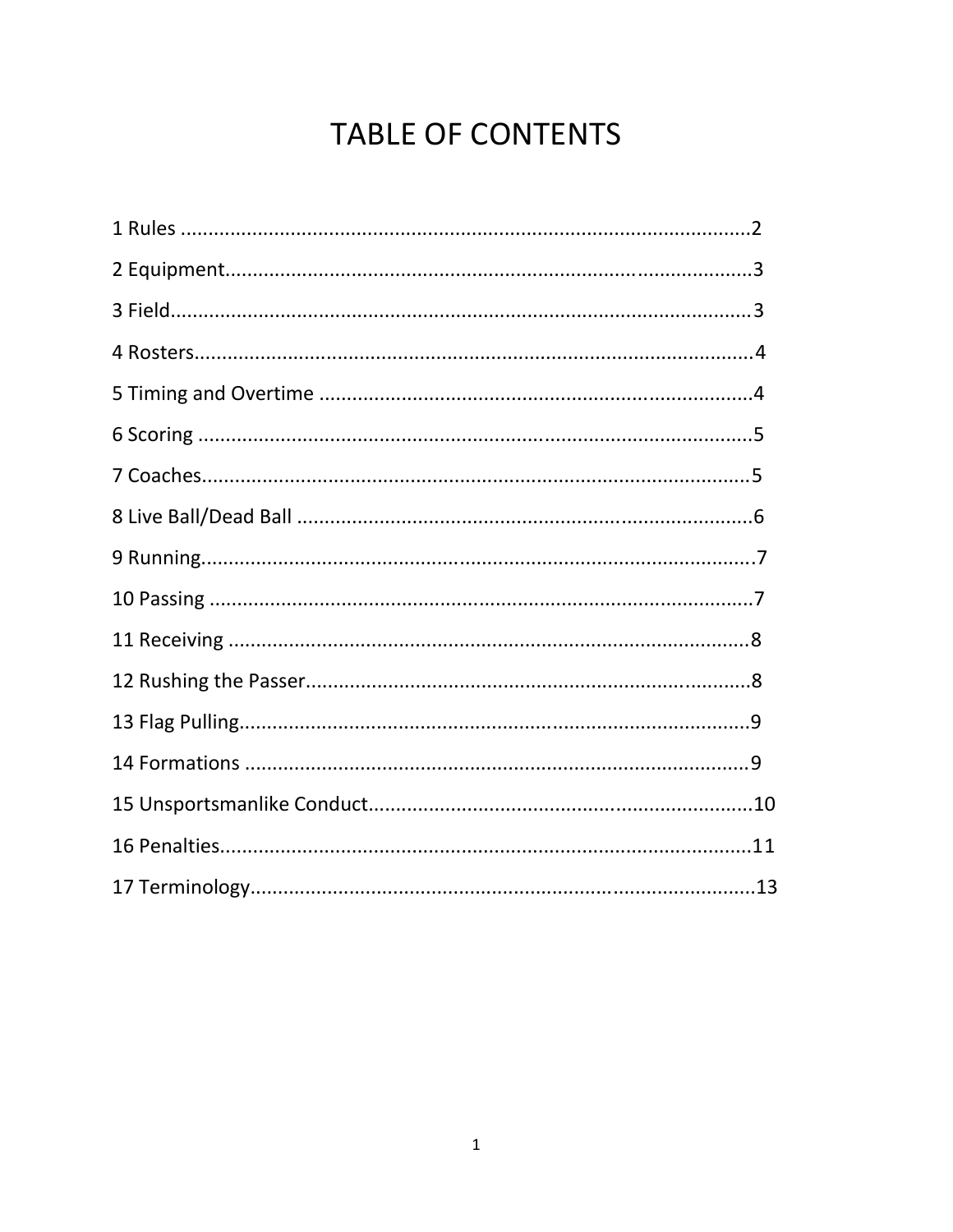## 1 / RULES

1. At the start of each game, captains from both teams meet at midfield for the coin toss to determine who starts with the ball. The visiting team calls the toss.

2. The winner of the coin toss has the choice to kick-off or receive the kick-off. The loser of the coin toss has the choice of direction. The team that receives the kick-off to start the game will kick-off to start the second half.

3. The kicking team will kickoff from the 20 yard line and the receiving team will line up in a 4-2-2 formation, with the front four on the 20-yard line (these are NOT eligible receivers and if they touch the ball it is a dead ball), 2 immediately behind them (eligible receivers) between the 15 and 20-yard line, and 2 immediately behind them (eligible receivers) between the goal line and 15-yard line.

4. A ball kicked over the opponent's goal line shall be placed on the 15-yard line.

5. The kicking team may not recover the kick-off, however they may touch the ball to down it if it is on the ground, after it has traveled 15 yards. A kick-off that fails to travel 15 yards will be kicked again. If it fails to travel 15 yards a second time the ball will be placed on the 20-yard line of the receiving team.

6. For kick-offs that are kicked out of bounds, the receiving team has the choice of either taking the ball at the 30-yard line (midfield) or impose a 5-yard penalty on the kicking team and have them kick-off again.

7. No on-sides kicks are allowed.

8. The receiving team may advance the ball. A muffed or fumbled kick-off may be picked up by an eligible player on the receiving team if it is not touched by the kicking team before it is picked up. The kick-off team may down the ball if the receiving team has not touched it.

9. With the start of each play, the offense must have 5 players on the line of scrimmage and 3 players off the line of scrimmage. The defense must line up at least one yard off the line of scrimmage prior to the snap.

10. All offensive players can run the ball and are eligible receivers. No player on the line of scrimmage may receive the snap. Only one forward pass per down.

11. The ball may be run, passed forward, laterally, or backward. Once past the line of scrimmage the ball may not be passed forward, however it can be passed laterally or backward. A team has four downs to get a first down (15 yards).

12. No defensive player can line up over the center and no blitzes over the center are allowed. The center must be allowed to raise head (blocking position) after the snap and before any contact. Only one defensive player can rush the quarterback beyond the line of scrimmage and that one player must line up at least 10 yards from the line of scrimmage before the ball is snapped to start the play.

13. Blocking is permitted at the line of scrimmage and in the open, but must be only "screen type blocking" and at no time is the blocker permitted to leave her feet.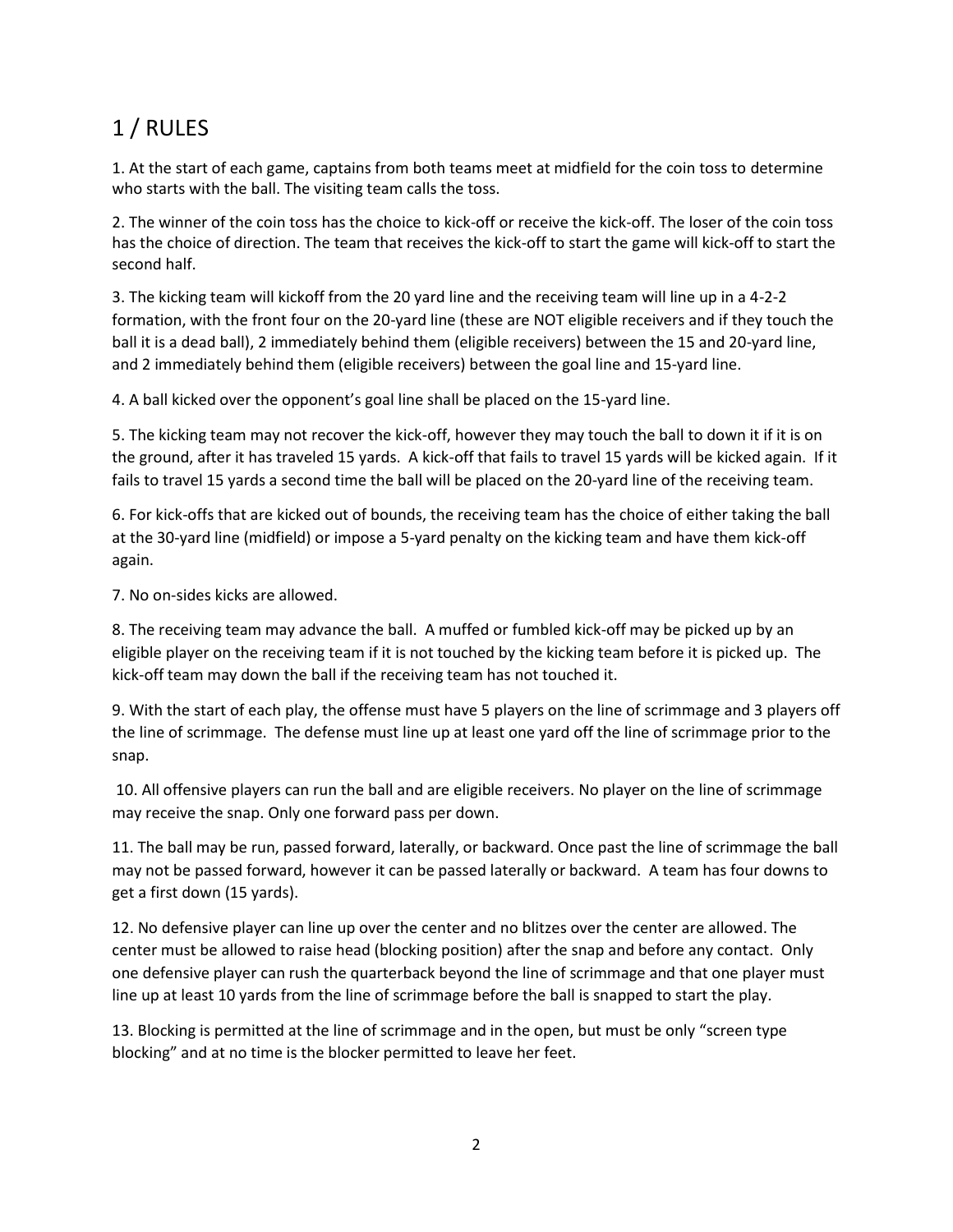a. No use of the hands (open or closed fists) with open palms towards the defensive player to hold, contact, hit, punch, sting, or grab at the opponent's body (arms should not be extended).

b. No contact above shoulders or below waist. No high/low blocks allowed.

c. No "lead blocking" – running into causing collision

d. The blocker can cross their arms across their chest. At no time shall the arms or elbows of the blocker extend the width of their chest (no "chicken wings").

13. If the offense fails to obtain a first down, the ball can be punted to the opposing team on fourth down. The offensive team must advise the defensive team on fourth down whether they are punting or not.

- a. Offensive and defensive units cannot make contact until the ball has left the kicker's foot.
- b. If the punt goes into the opponent's end zone the ball will be placed at the 15-yard line
- c. If the punter drops the snap, it is not a dead ball. She may pick up the ball and punt it.

#### 2 / EQUIPMENT

1. Each team must provide its players with an official flag belt, flags and team jersey. Flags cannot be the same color as shorts or pants. The standard size is 2" in width and 16.5 inches in length. Flags may not be wrapped around the belt or in any way attached to except in the normal matter (Velcro). Teams will use TDJ footballs provided by the hosting school. Soft foam helmets are optional.

2. Players must wear shoes. Cleats may not be allowed at certain locations. However, cleats with exposed metal are never allowed and must be removed.

3. Players must wear mouth pieces during practices and games. Players may wear gloves, elbow pads and knee pads.

4. Players must remove all jewelry, hats and do-rags. Winter beanies are allowed.

5. Players' jerseys must be tucked into shorts or pants if they hang below the belt line.

6. We recommend players wear shorts or pants that do not have pockets. Shorts or pants with belt loops or pockets must be taped. Games will not be delayed for a player to tape up pockets.

### 3 / FIELD

1. The field dimensions are 80 yards (240') by 43 1/3 yards (130') wide consisting of 10 yard end zones. Midfield will be at the 30 yard line.

2. Stepping on the boundary line is considered out of bounds.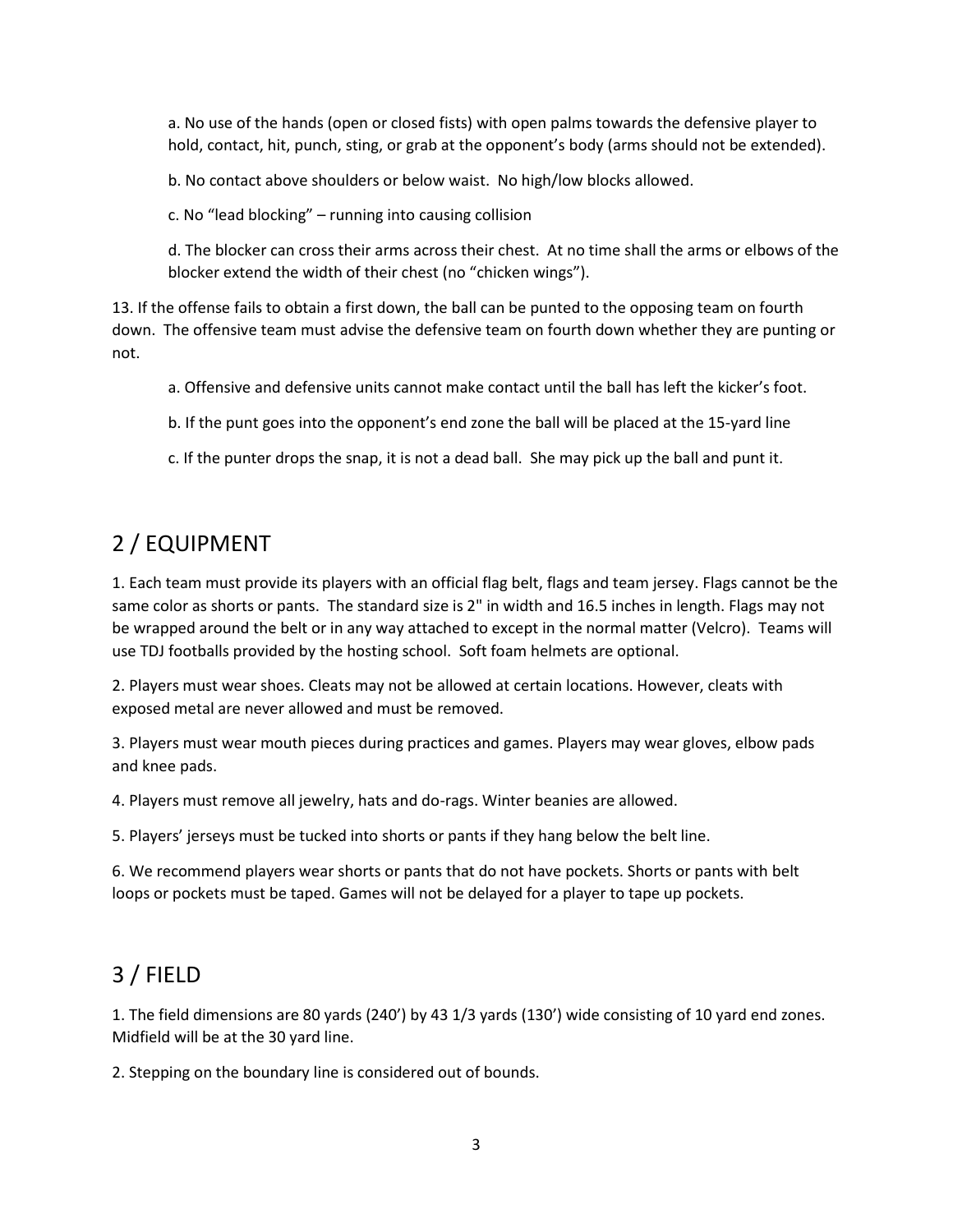## 4 / ROSTERS

1. Teams must consist of at least six players with a maximum of eight players on the field.

2. Teams may start games with a minimum of six players. In the event of an injury, a team with insufficient substitute players may play with five players on the field but no fewer than five.

3. Each team may have one coach on the field while on offense or defense.

#### 5 / TIMING AND OVERTIME

1. Games are played on a 40 minute continuous clock with two 20 minute halves. Clock stops for timeouts or injuries. Clock will also stop after each point after touchdown attempt and resume on the ensuing kickoff.

2. Halftime is two minutes.

3. Each time the ball is spotted, a team has 30 seconds to snap the ball. Teams will receive one warning before a delay-of-game penalty is enforced.

4. Each team has two 60-second timeouts per half with no carryover of unused timeouts to the 2<sup>nd</sup> half. Only the on-field coach can call a timeout. Game clock will resume on the snap of the ensuing play.

5. Officials can stop the clock at their discretion.

6. In the event of an injury, the clock will stop then restart when the injured player is removed from the field of play and both teams are lined up ready to restart the play.

7. In playoff games only, if the score is tied at the end of 40 minutes, an overtime period will be used to determine a winner

Overtime format is as follows:

a. A coin flip will determine the team that chooses to be on offense or defense first.

i. If a second round of overtime must be played, the team that lost the coin toss will get to choose offense or defense for the start of the second round of overtime. This process continues with teams alternating who gets to choose to be on offense or defense to start out during every round of overtime.

ii. The referee will determine which end of the field the overtime will take place on.

b. Each team will take turns getting one (1) play from the defense's 5-yard line for one point or the defense's 10-yard line for two points. Whether to go for one or two points is up to the offensive team. Whether or not the team that begins on offense converts the team that started on defense gets a chance on offense to win or tie by converting a one- or two-point play of their own.

i. Example: Team A starts on offense and chooses to go for one point from the 5-yard line and is successful. Team B is then on offense and can choose to either go for one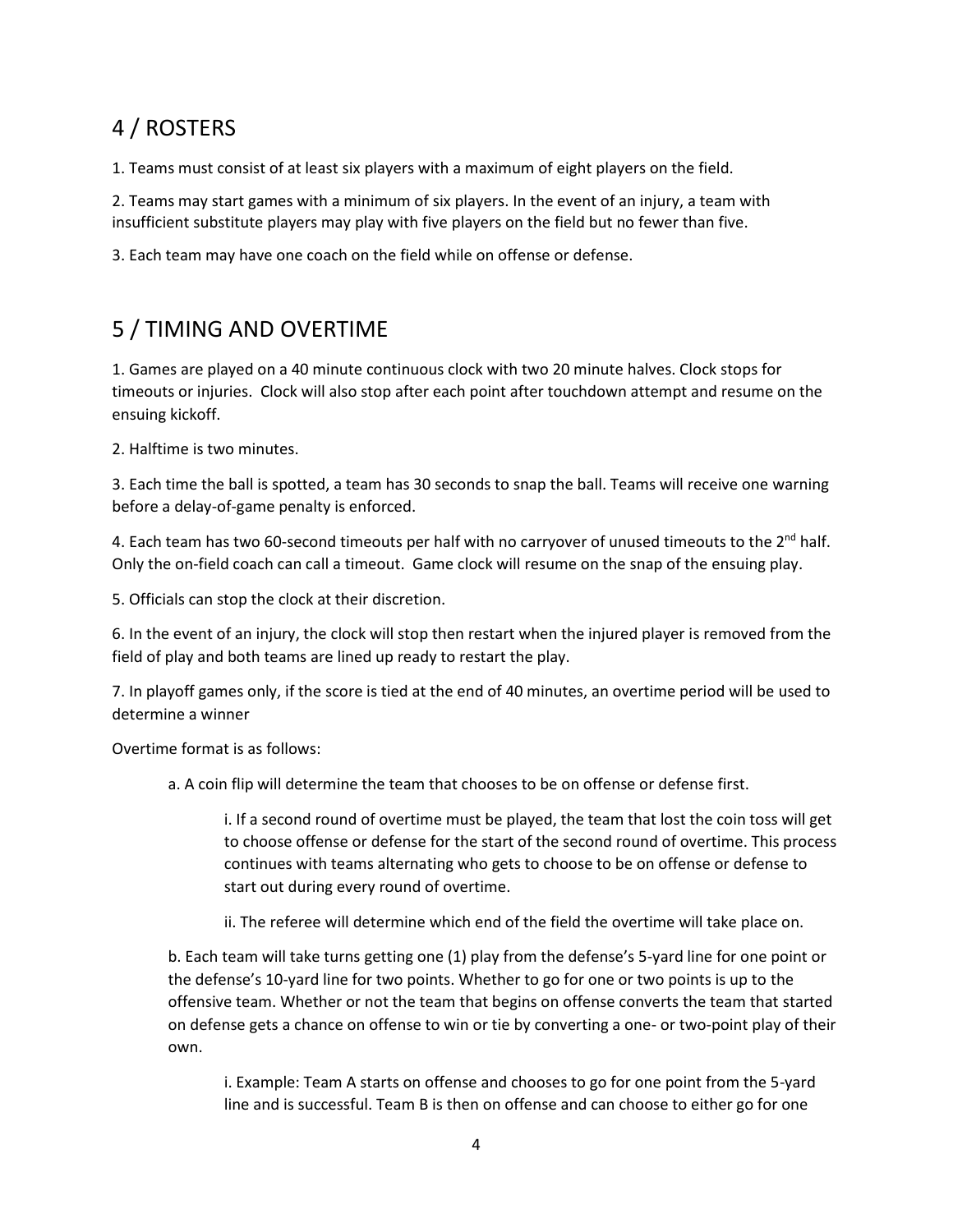point from the 5-yard line to tie and force a second round of overtime or to go for two points from the 10-yard line for the win.

ii. If the second team on offense in an overtime round fails to beat or match the team that went first, the team that went first wins.

c. Both teams must "go for two" from the 10-yard line starting with the third round of overtime.

d. The final points earned by the winning team in the final overtime will be added onto the winning team's total score. The losing team will not receive any additional points.

i. Example: End of regulation time, score is 14-14. Team A scores one point and Team B score two points. Team B wins with a final score of 16-14. Points are only added to total score from final round of overtime.

e. All regulation period rules and penalties are in effect.

f. There are no timeouts.

## 6 / SCORING

1. Touchdown: 6 points

2. PAT (point after touchdown) 1 point (5-yard line) or 2 points (10-yard line).

a. Note: 1 point PAT is pass only; 2 point PAT can be run or pass.

b. A team that scores a touchdown must declare whether it wishes to attempt a 1-point conversion (from the 5-yard line) or a 2-point conversion (from the 10-yard line). Any change, once a decision is made to try for the extra point, requires a charged timeout. A decision cannot be changed after a penalty. Interceptions on conversions cannot be returned.

#### 3. Safety: 2 points

a. A safety occurs when the ball-carrier is declared down in his/her own end zone. Runners can be called down when their flags are pulled by a defensive player, a flag falls out, they step out of bounds, their knee or arm touches the ground or if a snapped ball lands beyond the end zone.

5. Forfeits are scored 28-0 for the winning team.

## 7 / COACHES

1. Coaches are allowed on the field to direct players according to need and division. Upon the snap, coaches must be behind the deepest offensive and defensive players and out of the action. Coaches can assist in the alignment of their team to facilitate a fast-paced game but may not provide extra instruction or make audibles to play calls once the huddle is broken.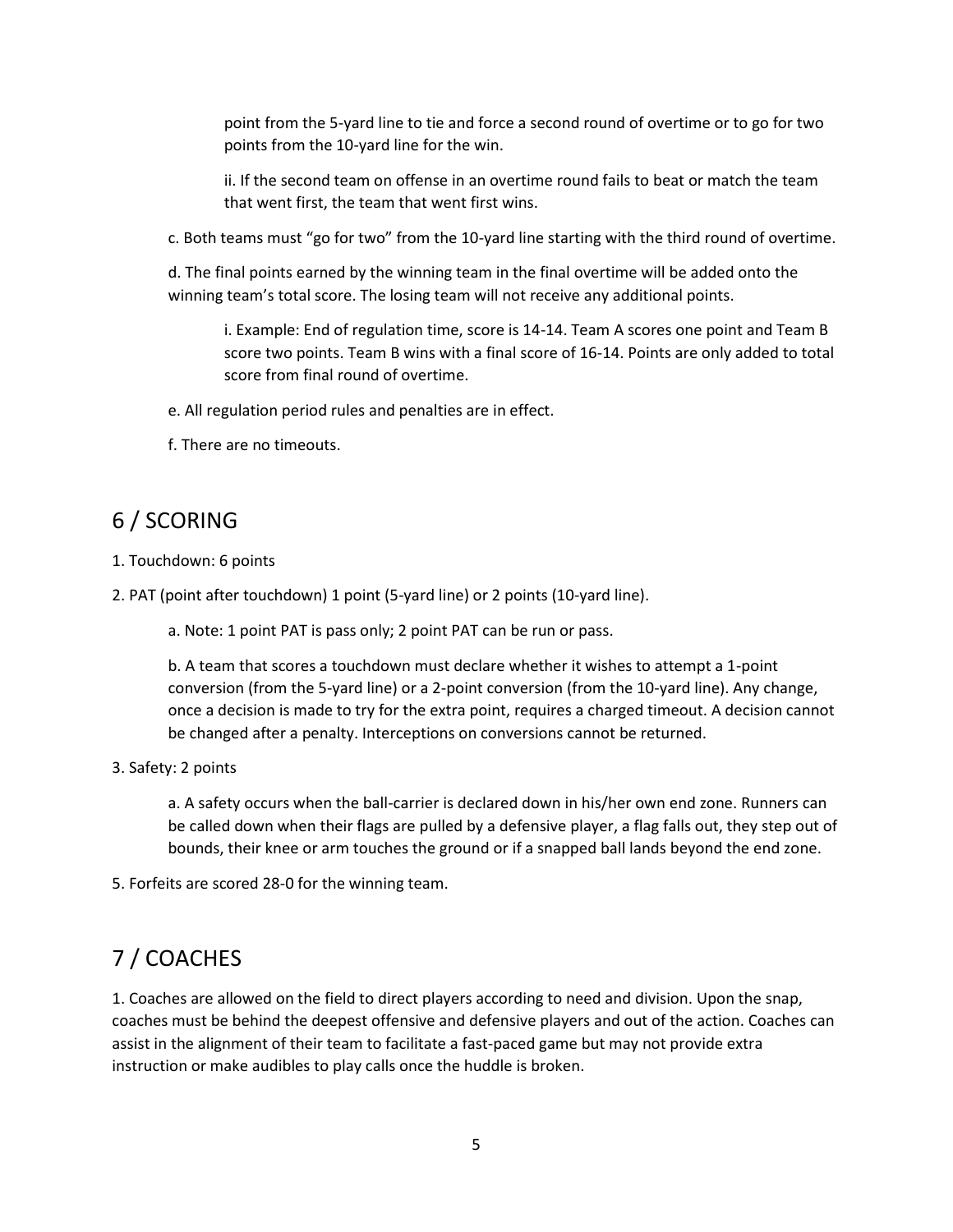#### 8 / LIVE BALL / DEAD BALL

1. The ball is live at the snap of the ball and remains live until the official whistles the ball dead.

2. The official will indicate the line of scrimmage and the 10-yard "Bandit"/"Blitzer" line.

a. It is an automatic dead ball foul if any player on defense or offense enters the neutral zone.

3. In regards to the neutral zone, the official may give both teams a "courtesy" neutral zone notification to allow their players to move back behind the line of scrimmage.

4. A player who gains possession in the air is considered inbounds as long as one foot comes down in the field of play.

5. The defense may not mimic the offensive team signals by trying to confuse the offensive players, while the quarterback is calling out signals to start the play. This will result in an unsportsmanlike conduct penalty.

6. Substitutions may be made on any dead ball.

- 7. Any official can whistle the play dead.
- 8. Play is ruled "dead" when:
	- a. The ball hits the ground

i. If the ball hits the ground as a result of a bad snap, the ball can be picked up by the quarterback only and play continues. In this instance, the "Bandit"/"Blitzer" is still the only defensive player allowed beyond the line of scrimmage. If touched by the "Bandit"/"Blitzer" or any other offensive player, the play is dead at the spot the ball is touched. In any other fumble scenario the play is dead and the ball is placed where it hits the ground.

- b. The ball-carrier's flag is pulled
- c. The ball-carrier steps out of bound
- d. A touchdown, PAT or safety is score
- e. Any part of the body other than feet or hands touches the ground
- f. The ball-carrier's flag falls out
- g. The receiver catches the ball while in possession of one or no flag(s)
- h. The 7 second pass clock expires
- i. Inadvertent whistle
- 9. In the case of an inadvertent whistle, the offense has two options:
	- a. Take the ball where it was when the whistle blew, and the down is consumed.
	- b. Replay the down from the original line of scrimmage.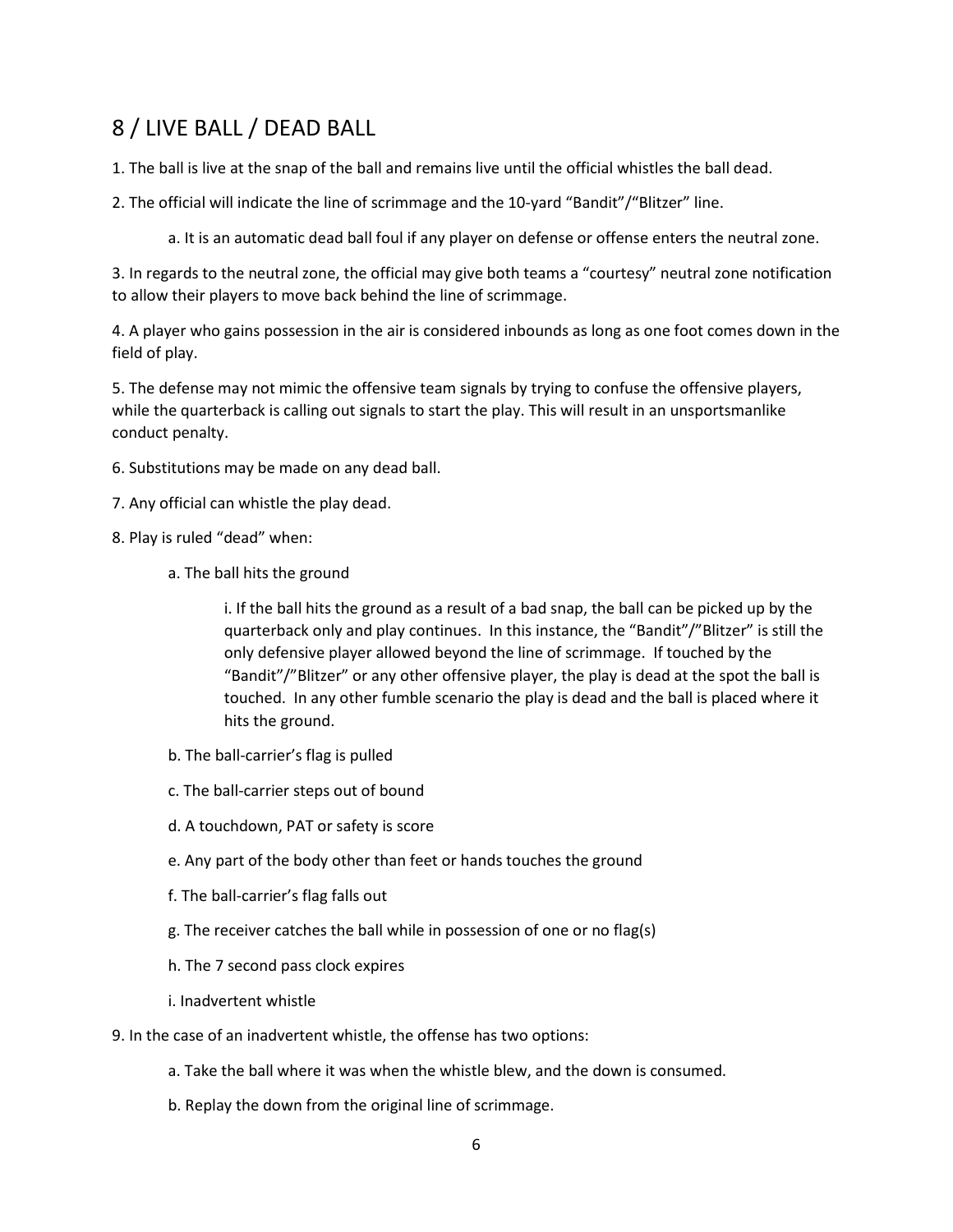9. A team is allowed to use a timeout to question an official's rule interpretation. If the official's ruling is correct, the team will be charged a timeout. If the rule is interpreted incorrectly, the timeout will not be charged and the proper ruling will be enforced. Officials should all agree upon any controversial call in order to give each team the full benefit of each call.

## 9 / RUNNING

1. The ball is spotted where the runner's feet are when the flag is pulled, not where the ball carrier has the ball. Forward progress will be measured by the player's front foot.

2. Only direct handoffs behind the line of scrimmage are permitted. Handoffs may be in front, behind or to the side of the offensive player but must be behind the line of scrimmage. The offense may use multiple handoffs.

a. "Center sneak" play is not allowed. The QB is not allowed to handoff to the center on the first handoff of the play.

3. Any player who receives a handoff can throw the ball from behind the line of scrimmage.

4. Once the ball has been handed off in front, behind or to the side of the quarterback, all defensive players are eligible to rush.

5. Runners may not leave their feet to advance the ball. Diving, leaping or jumping to avoid a flag pull is considered flag guarding.

6. Spinning is allowed, but players cannot leave their feet to avoid a flag pull. Players spinning out of control will be called for flag guarding.

7. Runners may leave their feet if there is a clear indication that he/she has done so to avoid collision with another player without a flag guarding penalty enforced.

8. Flag obstruction – All jerseys MUST be tucked in before play begins. The flags must be on the player's hips and free from obstruction. Deliberately obstructed flags will be considered flag guarding.

## 10 / PASSING

1. All passes must be from behind the line of scrimmage, thrown forward and received either behind or beyond the line scrimmage.

a. The quarterback may throw the ball away to avoid a sack. Pass must go beyond the line of scrimmage.

2. Shovel passes are allowed but must be received beyond the line of scrimmage.

3. The quarterback has a seven-second "pass clock." If a pass is not thrown within the seven seconds, the play is dead, the down is consumed and the ball is returned to the line of scrimmage. Once the ball is handed off, the 7-second rule is no longer in effect.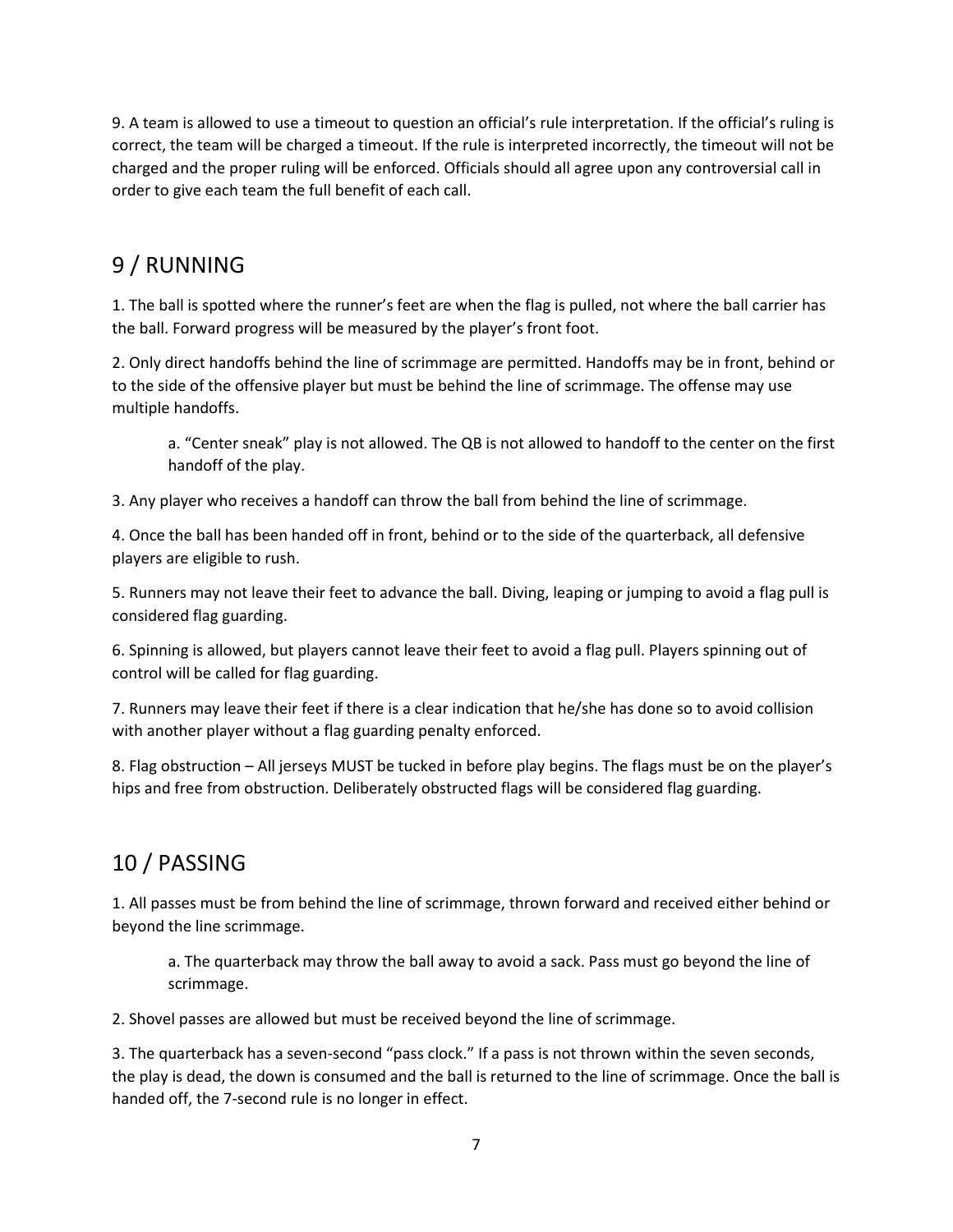a. If the QB is standing in the end zone at the end of the 7-second clock, the ball is returned to the line of scrimmage (LOS).

b. Officials count off the 7-second rule as they would visually signaling a 3-second call in basketball with the final 3 seconds counted off verbally so the quarterback can hear it.

### 11 / RECEIVING

1. All players are eligible to receive passes (including the quarterback if the ball has been handed off behind the line of scrimmage).

2. Only one player is allowed in motion at a time. All motion must be parallel to the line of scrimmage and no motion is permitted toward the line of scrimmage.

3. A player must have at least one foot inbounds when making a reception.

4. In the case of simultaneous possession by both an offensive and defensive player, possession is awarded to the offense.

5. Interceptions change possession at the point of the interceptions and are returnable.

6. The play is blown dead immediately if an interception is made on an extra-point try. There are no returns on that play.

### 12 / RUSHING THE PASSER

1. Only one player can rush the quarterback beyond the line of scrimmage and that one player ("Bandit"/"Blitzer") must line up at least 10 yards or more from the line of scrimmage before the ball is snapped to start the play. The referee will designate a rush line 10 yards from the line of scrimmage. If the "Bandit"/"Blitzer" starts towards the line of scrimmage before the ball is snapped, she must return to the initial 10-yard spot before rushing the quarterback unless the ball is handed off before the "Bandit"/"Blitzer" passes the line of scrimmage.

2. No other defender can cross the line of scrimmage other than the "Bandit"/"Blitzer" and rush the quarterback until the ball leaves the quarterback's hand. Even in the case of a fumbled snap by the quarterback, the "Bandit"/"Blitzer" is the only defensive player allowed beyond the line of scrimmage. An infraction will result in a penalty.

3. Once the ball is handed off or passed to another offensive player (possession of ball transferred) then the remaining defense may rush or pursue to the ball beyond the line of scrimmage. Defensive players must be one yard off the line of scrimmage prior to the snap.

4. Defensive players should verify they are in the correct position with the official on every play.

5. Teams are required to identify their rusher ("Bandit"/"Blitzer") to the defensive backfield official before each play.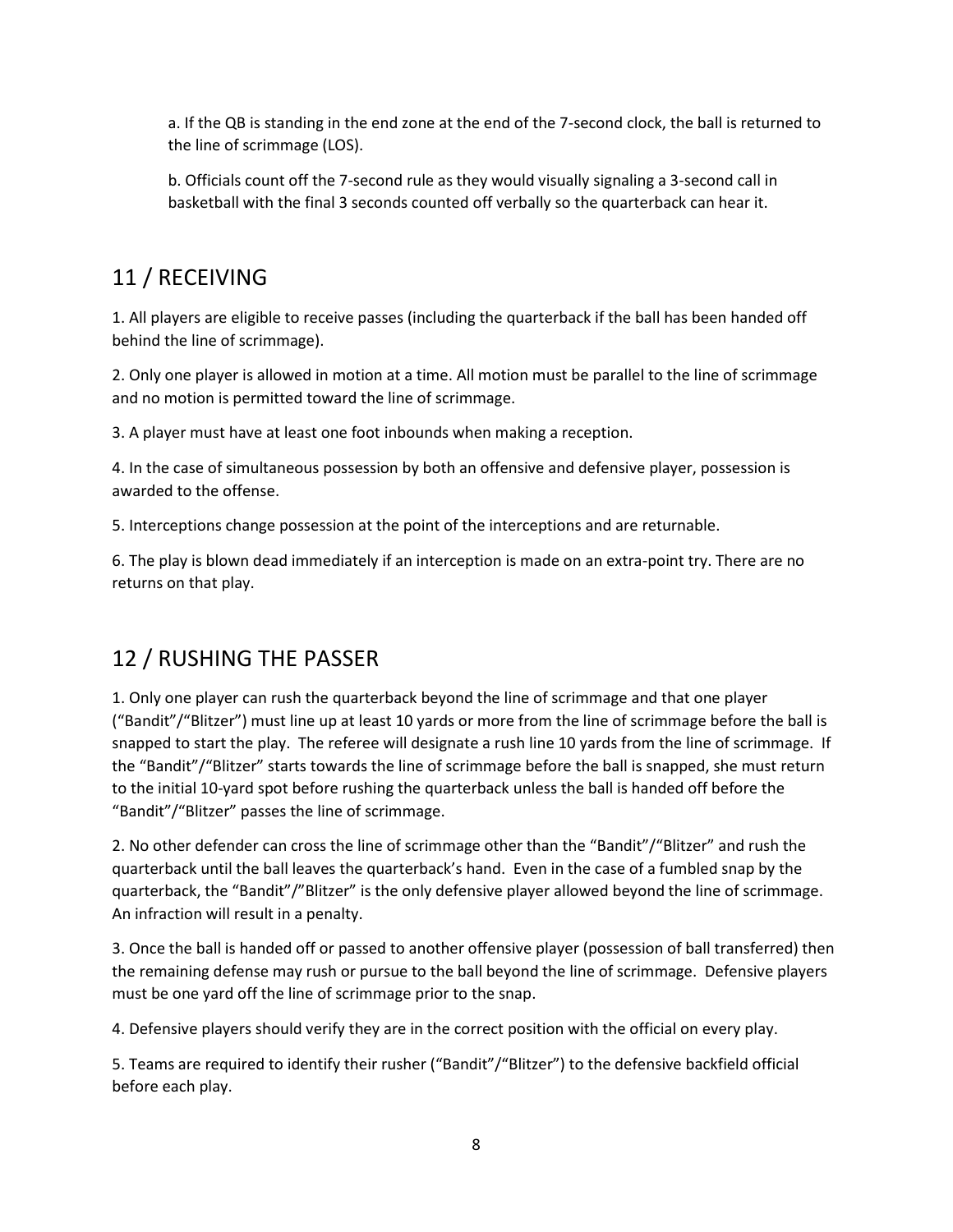6. Players rushing the quarterback may attempt to block a pass; however, NO contact can be made with the quarterback in any way. Blocking the pass or attempting to block the pass and then making contact with the passer will result in a roughing the passer penalty.

7. A sack occurs if the quarterback's flags are pulled behind the line of scrimmage. The ball is placed where the quarterback's feet are when flag is pulled.

a. A safety is awarded if the sack takes place in the offensive team's end zone.

### 13 / FLAG PULLING

1. A legal flag pull takes place when the ball-carrier is in full possession of the ball.

2. Defenders can dive to pull flags but cannot tackle, hold or run through the ball-carrier when pulling flags.

3. It is illegal to attempt to strip or pull the ball from the ball-carrier's possession at any time.

4. If a player's flag inadvertently falls off during the play, the player is down immediately upon possession of the ball and the play ends. The ball is placed where the flag lands.

5. A defensive player may not intentionally pull the flags off of a player who is not in possession of the ball.

6. Flag guarding is an attempt by the ball-carrier to obstruct the defender's access to the flags by stiff arming, dropping the head, hand, arm or shoulder or intentionally covering the flags with the football jersey.

#### 14 / FORMATIONS

1. Offenses must have five players on the line of scrimmage and three players and three players of the line of scrimmage.

a. Players off the line of scrimmage may consist of:

i. Quarterback, 2 Running Backs

ii. Quarterback, 2 Receivers

iii. Quarterback, 1 Running Back and 1 Receiver

b. One player at a time may go in motion 1-yard behind and parallel to the line of scrimmage.

EXAMPLE: An offensive player lined up on the line of scrimmage can never go in motion. A player in motion must start from a running back or receiver postilion to adhere to the rule.

c. No motion is allowed toward the line of scrimmage.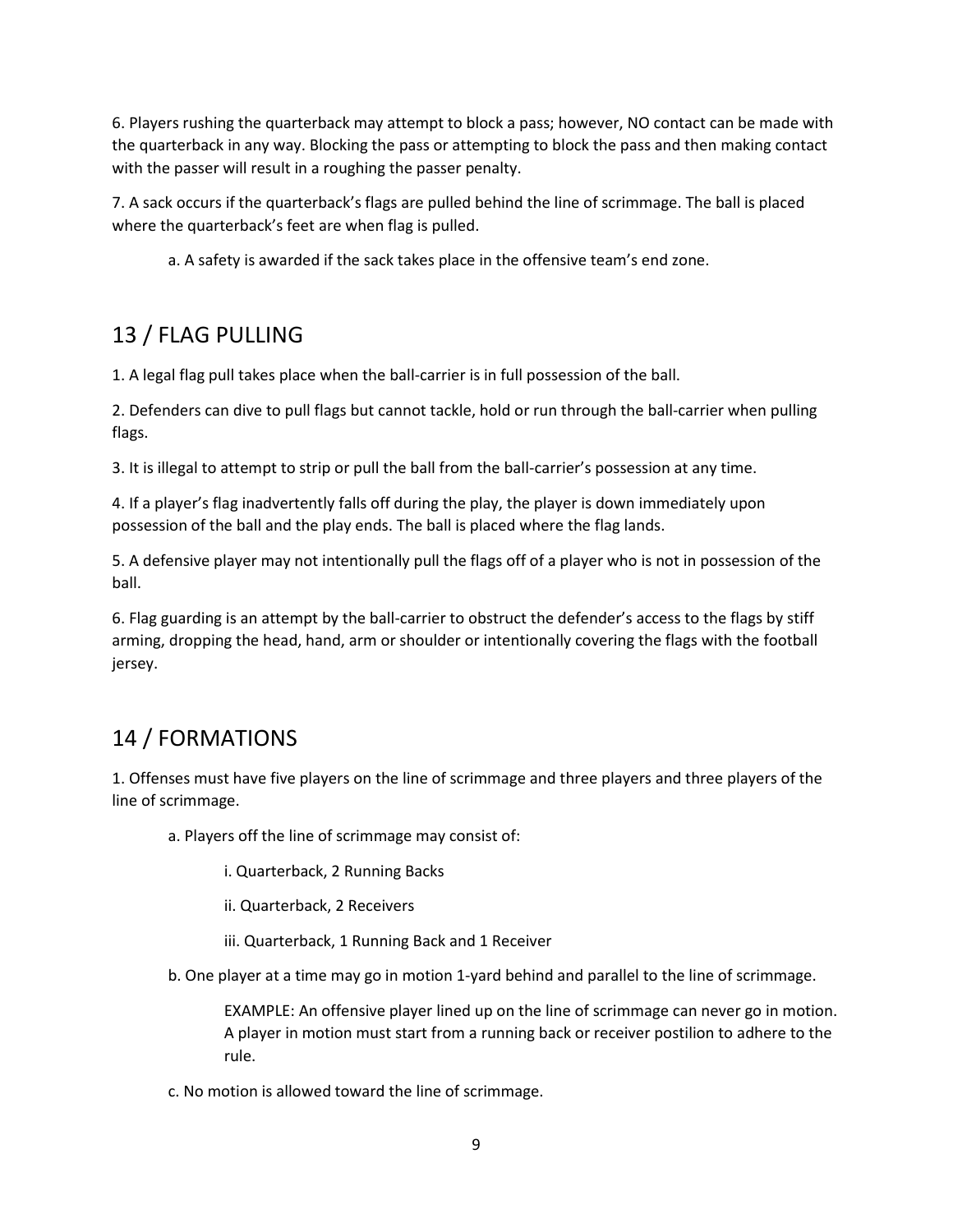2. Movement by a player who is set (on the line of scrimmage) or a player who runs toward the line of scrimmage while in motion is considered a false start.

3. The center must snap the ball with a rapid and continuous motion between her legs to a player in the backfield, and the ball must completely leave her hands.

## 15 / UNSPORTSMANLIKE CONDUCT

1. If the field monitor or referee witnesses any acts of intentional tackling, elbowing, cheap shots, blocking or any unsportsmanlike act, the game will be stopped and the player will be ejected from the game. The decision is made at the referee's discretion. No appeals will be considered. FOUL PLAY WILL NOT BE TOLERATED!

2. Offensive or confrontational language is not allowed. Officials have the right to determine offensive language. If offensive or confrontational language occurs, the referee will give one warning. If it continues, the player or players will be ejected from the game.

3. Players may not physically or verbally abuse any opponent, coach or official.

- 4. Ball-carriers MUST make an effort to avoid defenders with an established position.
- 5. Defenders are not allowed to run through the ball-carrier when pulling flags.
- 6. Fans must also adhere to good sportsmanship as well:
	- a. Yell to cheer on your players, not to harass officials or other teams.
	- b. Keep comments clean and profanity free.
	- C. Compliment ALL players, not just one child or team.

USA FOOTBALL RECOMMENDATION: AT THE JUNIOR LEVEL, MOVE ANY PLAYER WHO COMMITS AN UNSPORTSMANLIKE OR DANGEROUS ACT FROM THE FIELD TO RECEIVE INSTRUCTION FROM A COACH AND A COOLING OFF PERIODS. OFFICIALS CAN EJECT THE PLAYER AT THEIR DISCRETION IF THERE IS CONTINUED INFRACTIONS THAT ARE DEEMED INTENTIONAL.

7. Fans are required to keep fields safe and kids friendly:

a. Keep younger kids and equipment such as coolers, chairs and tents a minimum of 10 yards off the field.

b. Dispose of ALL trash in designated trash cans.

#### 8. Unsportsmanlike conduct penalties:

- a. Defense + 10 yards from line of scrimmage and automatic first down
- b. Offense 10 yards from line of scrimmage and loss of down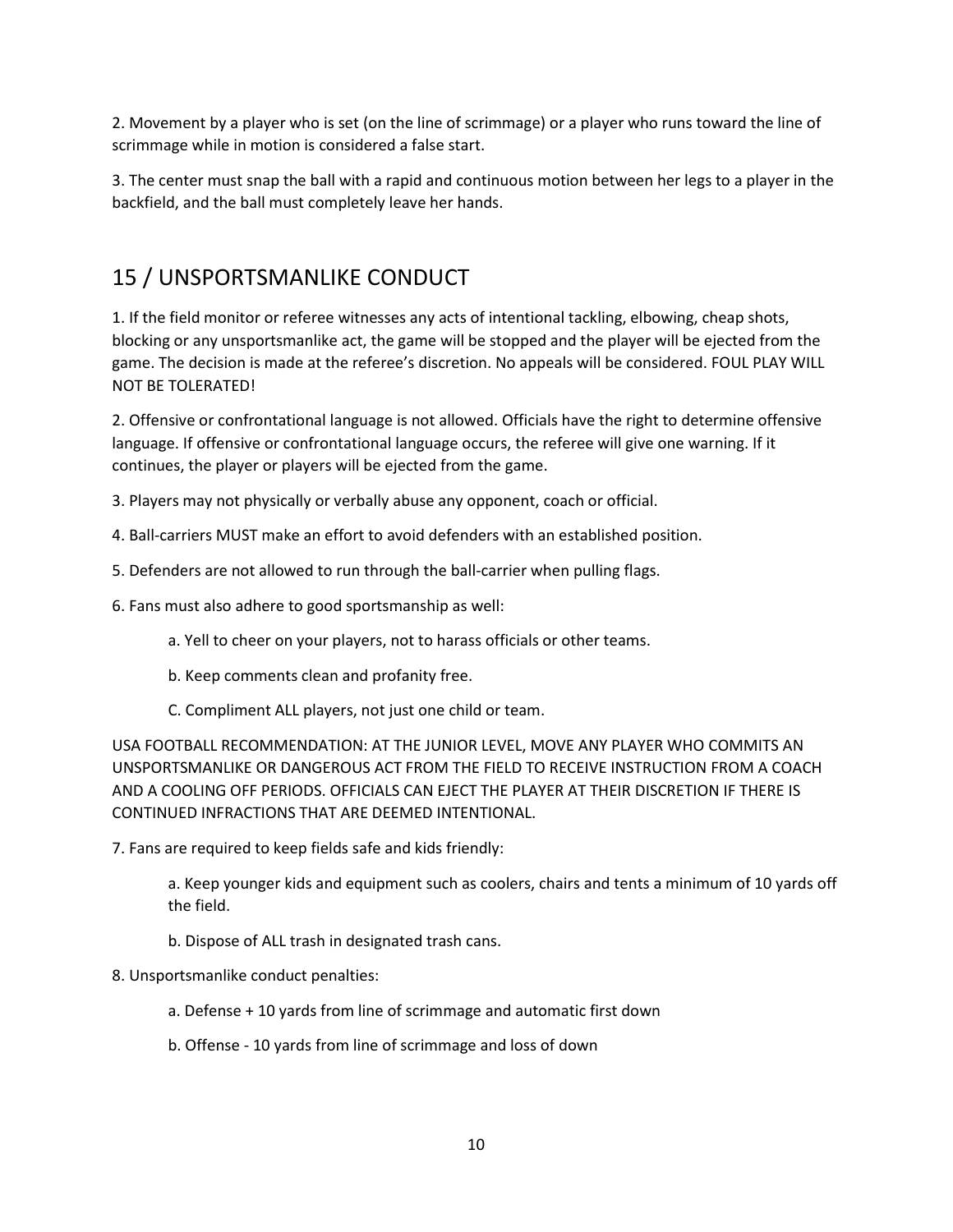## 16 / PENALITIES

#### General

1. The officials will call all penalties.

2. Game officials determine incidental contact that may result from normal run of play.

3. All penalties will be assessed from the line of scrimmage, except as noted. (Spot fouls)

4. Only the head coach may ask the referee questions about rule clarification and interpretations. Players may not question calls.

5. Games may not end on a defensive penalty unless the offense declines it.

6. Penalties are assessed live ball then dead ball. Live ball penalties must be assessed before play is considered complete.

7. Penalties will be assessed half the distance to the goal yardage when the penalty yardage is more than half the distance to the goal.

#### **Defensive spot fouls**

Defensive pass interference - Automatic first down

Holding - Automatic first down

Stripping - 10 yards and automatic first down

Tackling - loss of 10 yards from the spot of the foul and automatic first down

#### **Offensive spot fouls**

Screening, blocking or running with the ball - 10 yards and loss of down

Charging - 10 yards and loss of down

Flag guarding - 10 yards and loss of down

#### **Defensive penalties**

Defensive unnecessary roughness - 10 yards and automatic first down

Defensive Unsportsmanlike conduct - 10 yards and automatic first down

Offside - 5 yards from line of scrimmage and automatic first down

Illegal rush (Starting rush from inside 10-yard marker) - 5 yards from line of scrimmage and automatic first down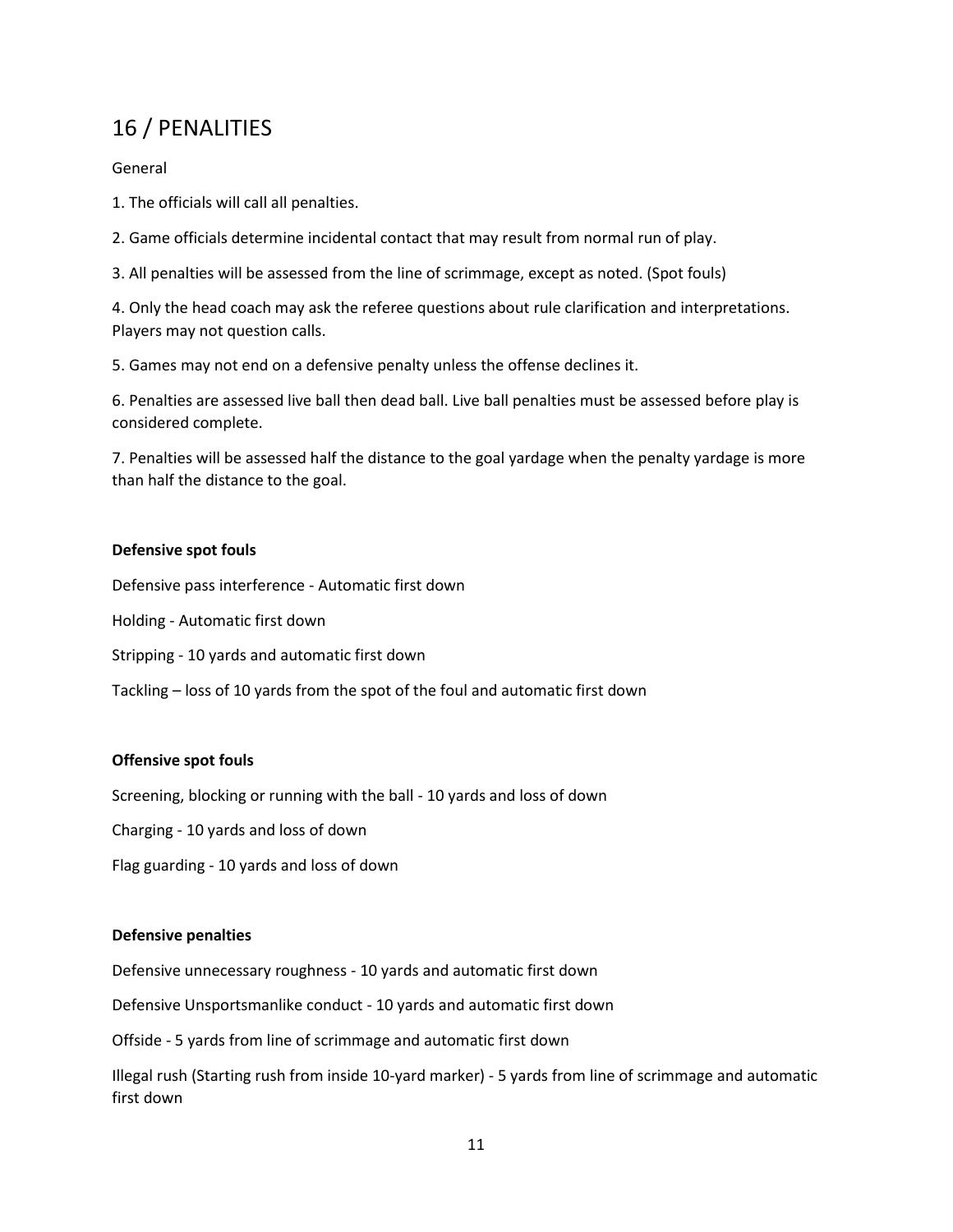Illegal flag pull (Before the receiver has the ball) - 5 yards from line of scrimmage and automatic first down

Roughing the passer - 5 yards from line of scrimmage and automatic first down

Taunting - 5 yards from line of scrimmage and automatic first down

#### **Offensive penalties**

Offensive unnecessary roughness - 10 yards and loss of down Offensive unsportsmanlike conduct - 10 yards and loss of down Offside / false start - 5 yards from line of scrimmage and loss of down Illegal forward pass - 5 yards from line of scrimmage and loss of down Offensive pass interference - 5 yards from line of scrimmage and loss of down Illegal motion (More than one person moving) - 5 yards from line of scrimmage and loss of down Delay of game - 5 yards from line of scrimmage and loss of down

#### **Other penalties**

Kickoff out of bounds - offense has choice of possession at the 30 yard line or re-kick after a 5 yard penalty.

Pushing opposing player without going for a flag - 10 yards from the spot of the foul.

More than 8 players on the field - loss of 5 yards.

More than 1 coach on the field - first offense a warning and then loss of 5 yards.